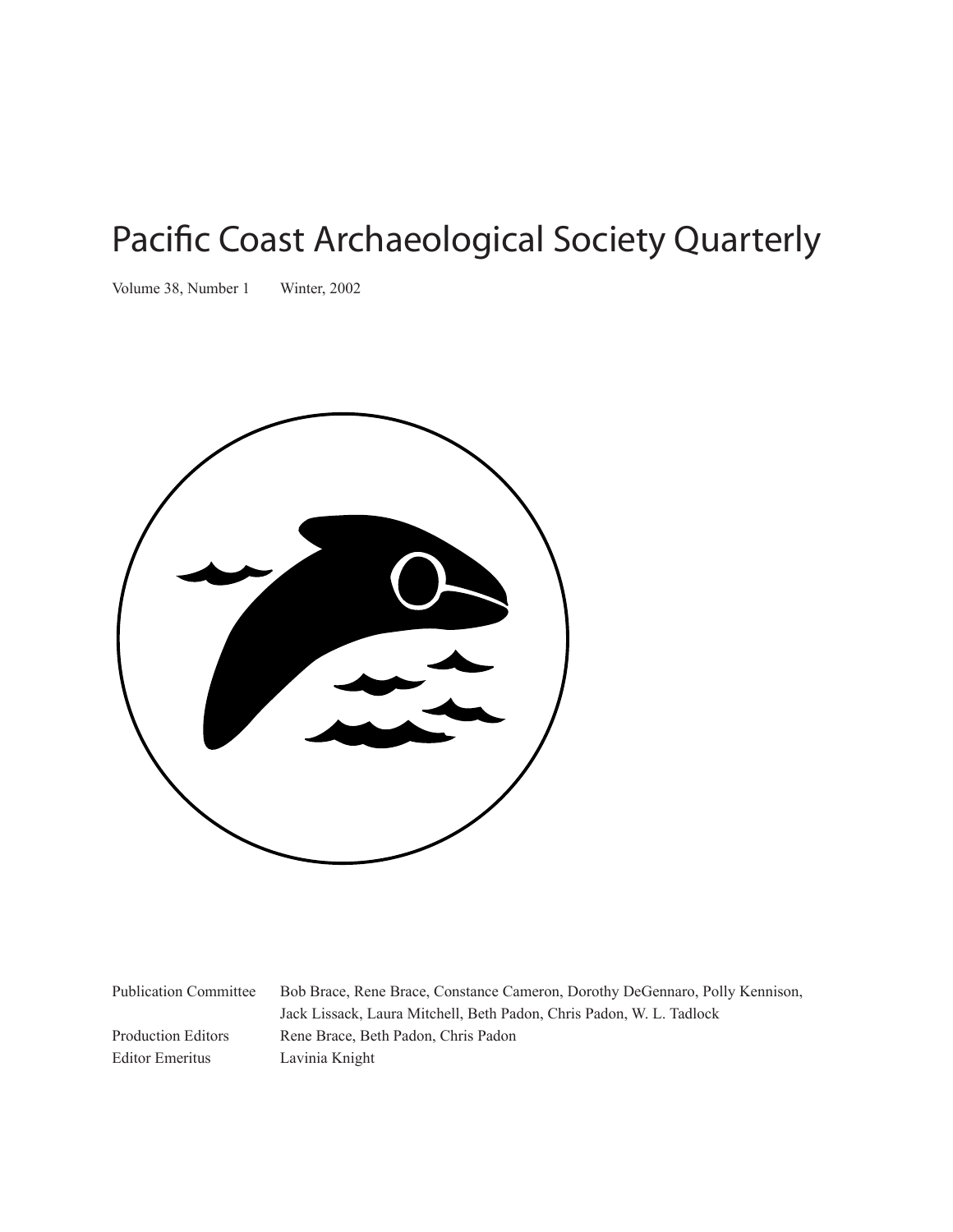### Pacific Coast Archaeological Society Quarterly

The *Pacific Coast Archaeological Society Quarterly* is a publication of the Pacific Coast Archaeological Society (PCAS), which was organized in 1961. PCAS is an avocational group formed to study and to preserve the anthropological and archaeological history of the original inhabitants of Orange County, California, and adjacent areas.

The Publications Committee invites the submittal of original contributions dealing with the history and prehistory of the area. Although PCAS is especially interested in reports which shed further light on the early inhabitants of Orange County, it is always interested in reports on the wider Pacific Coast region.

Subscriptions to the *Pacific Coast Archaeological Society Quarterly* cost \$35 for calendar year 2005. The PCAS also publishes a monthly newsletter, which costs \$15 for calendar year 2005. There is an additional postage charge for foreign subscriptions: \$9 for the *Pacific Coast Archaeological Society Quarterly* and \$4 for the *PCAS Newsletter*. Back issues of the *Pacific Coast Archaeological Society Quarterly* are available for \$12 per single issue (including postage and handling for domestic address). A complete list of the articles in previous issues is included in the 25-year index published as Volume 25, Number 4, (1989) and the 5-year supplement published as Volume 32 Supplement (1996). Three *Occasional Papers*, on Catalina Island, Mexican Majolica, and the Peralta Adobe, have also been published by PCAS. To place an order, receive information about the Pacific Coast Archaeological Society, or submit an article for publication, write to: Pacific Coast Archaeological Society, P.O. Box 10926, Costa Mesa, California, 92627. Additional information is available at www.pcas.org. PCAS is not responsible for delivery of publications to subscribers who have not furnished a timely change of address. Articles appearing in the *Pacific Coast Archaeological Society Quarterly* are abstracted in *Historical Abstracts* and *America: History and Life*.

Recent issues of the *Pacific Coast Archaeological Society Quarterly* appear on the Internet at www.pcas.org where they can be downloaded and viewed, but not printed. This issue of the *Pacific Coast Archaeological Society Quarterly* is copyrighted © 2005 by the Pacific Coast Archaeological Society. ISSN 0552-7252.

#### PCAS Officers 2002

| President      | Ves Snelson        |
|----------------|--------------------|
| Vice President | Joe Hodulik        |
| Secretary      | Sandy Schneeberger |
| Treasurer      | Rene Brace         |

Please note that the date on the cover of this issue (Winter 2002) identifies the chronological series. However, this issue was printed and distributed in July 2005.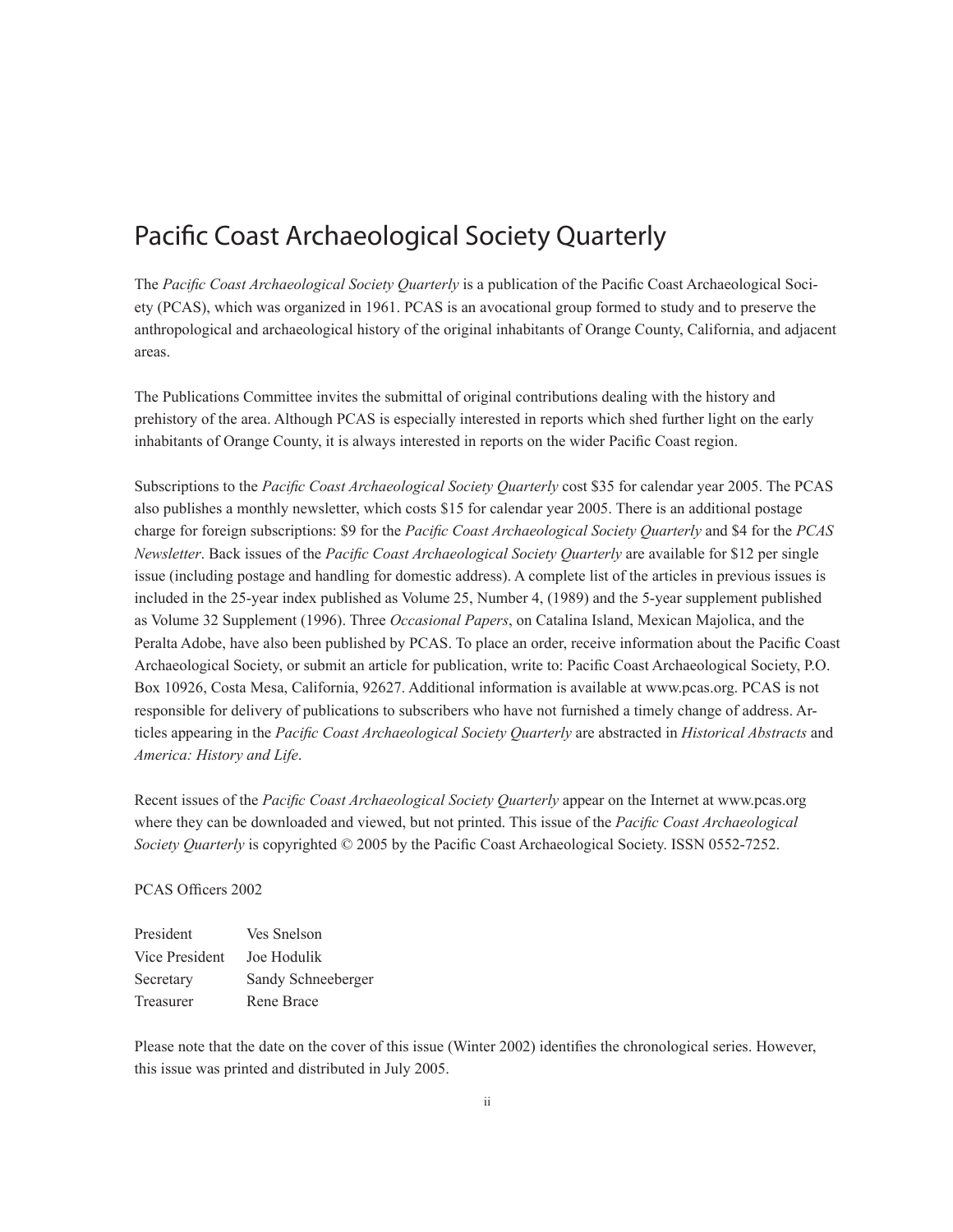# Contents

| Radiocarbon Dating and Cultural Models on the Monterey Peninsula, California<br>by Gary S. Breschini and Trudy Haversat |  |
|-------------------------------------------------------------------------------------------------------------------------|--|
|                                                                                                                         |  |
|                                                                                                                         |  |
|                                                                                                                         |  |
|                                                                                                                         |  |
|                                                                                                                         |  |
|                                                                                                                         |  |
|                                                                                                                         |  |
|                                                                                                                         |  |